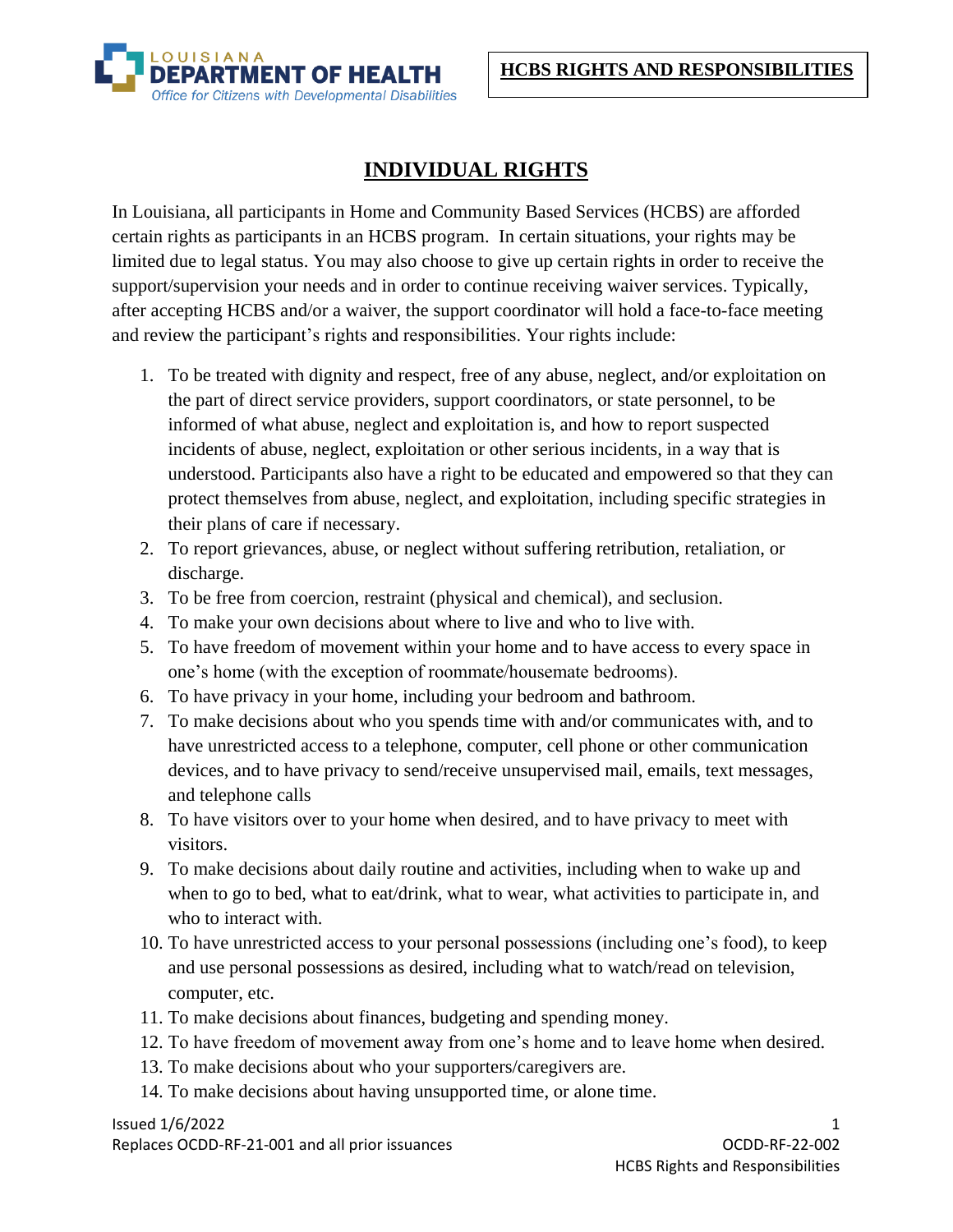

- 15. To be informed about you rights with regard to the Health Insurance Portability and Accessibility Act (HIPAA) and to be treated with respect and dignity by team members with regard to assurances of privacy of Protected Health Information (PHI) in verbal and written formats.
- 16. To be informed about your rights (in a way that you understand) pertaining to the Americans with Disabilities Act (ADA), including being free from discrimination in various settings, access to reasonable accommodations (environmental and policy), alternate forms of communication, access to integrated services and settings (i.e., ADA's integration mandate), and grievance procedures.
- 17. To receive accurate, complete, and timely information which includes a written explanation of the process of evaluation and participation in Home and Community Based Services, including how a person qualifies for it and what to do if they are not satisfied, and to have these things explained to them in a way that is understood so that they can advocate for themselves and make informed decisions.
- 18. To receive in writing any rules, regulations, or other changes that affect your participation in Home and Community Based Services and to have these things explained to you in a way that is understood so that you can advocate for yourself and make informed decisions.
- 19. To work with competent, capable people in the service system who are trained in the person-centered planning process and who are knowledgeable about the service delivery system and types of services available to meet the needs of participants. Participants have a right to be educated by knowledgeable professionals so that they can make informed decisions about their own lives.
- 20. To receive information about support coordinator and direct service provider responsibilities and requirements in providing services to participants and to have these things explained to you in a way that is understood so that you can advocate for yourself and make informed decisions.
- 21. To participate in and receive person-centered, individualized planning of supports and services, meaning the person is directing the planning process (to the extent possible) and you are empowered to make informed decisions about your services, treatments, providers and all other aspects of your life. This includes deciding time, date and locations of your team meetings.
- 22. To receive information about all available Medicaid services and how to access them. To receive support to ask your treating providers about your health condition and services/resources that might help the person to advocate for yourself and make informed decisions.
- 23. To have the Freedom of Choice process explained to you in a way that you understand, and to be given the opportunity to make an informed choice of service/support providers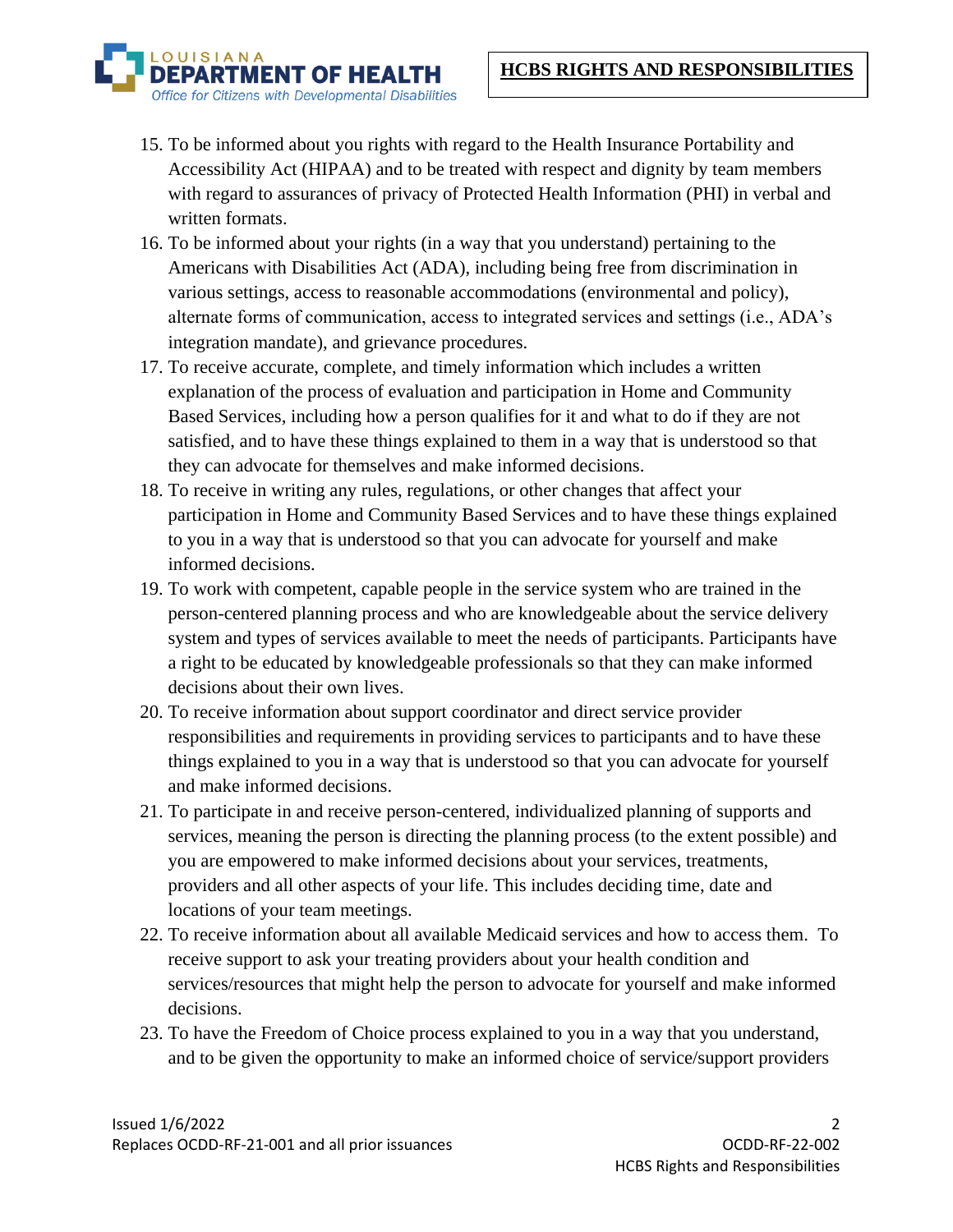## **HCBS RIGHTS AND RESPONSIBILITIES**

**OUISIANA RTMENT OF HEALTH** Office for Citizens with Developmental Disabilities

> (when there is a choice available) by being given meaningful and easily understood information about the providers and the supports/services each provides.

- 24. To have timely access to all approved services identified in the plan of care.
- 25. To receive services and supports in the most autonomous and integrated way possible, and in the most inclusive setting.
- 26. To have an interpreter as needed at all meetings.
- 27. To receive assistance formulating an emergency plan in case of a hurricane or other disaster (weather-related or manmade), and assistance in following that plan if needed.
- 28. To request a review or revision of his/her plan of care, at any time, when you believe a change is warranted.
- 29. To change your support coordinator or support coordination agency: Participants may change their support coordination agency after every 6 months **without good cause** or at any time **with good cause**. Good cause involves the support coordinator and/or support coordination agency failing to properly engage in one or more aspects of their job or failing to uphold identified responsibilities. This may include failing to respond to phone call or emails from the participant or other support team members, failing to conduct monthly contacts with the participant/family, failing to respond to and address participant questions or concerns, failing to assist participant/family with understanding participant rights/responsibilities and/or other aspects of the planning process/plan of care, failing to assist the participant/family with finding qualified service providers or other resources, both Medicaid and non-Medicaid, waiver and non-waiver services, which may meet participant support needs, and failing to communicate and/or interact with participant/family in a respectful, courteous way.
- 30. To receive written notice of the Medicaid appeal and fair hearing process upon signing (and giving written informed consent to) your plan of care, and to have the right of a fair hearing explained to you in a way you understand. You are entitled to a fair hearing when a Medicaid agency denies, reduces, terminates, suspends, or limits authorization of requested services, including the type or level of services, including when you disagree with what is in your plan of care.
- 31. To contact your Local Governing Entity (LGE) with general questions/concerns about your waiver services and/or contact Medicaid or one's health plan with general questions/concerns about one's Medicaid Healthy Louisiana health plan, including behavioral health services.
- 32. To file a complaint or grievance with a support coordination agency, a service provider, or the Louisiana Department of Health/Office for Citizens with Developmental Disabilities (LDH/OCDD) regarding services provided, the planning process, the plan of care, mishandling of a concern, or mistreatment of a participant.
- 33. To file a complaint or grievance with Medicaid, or your Healthy Louisiana health plan regarding coverage, services provided, mishandling of a concern, or mistreatment of a participant.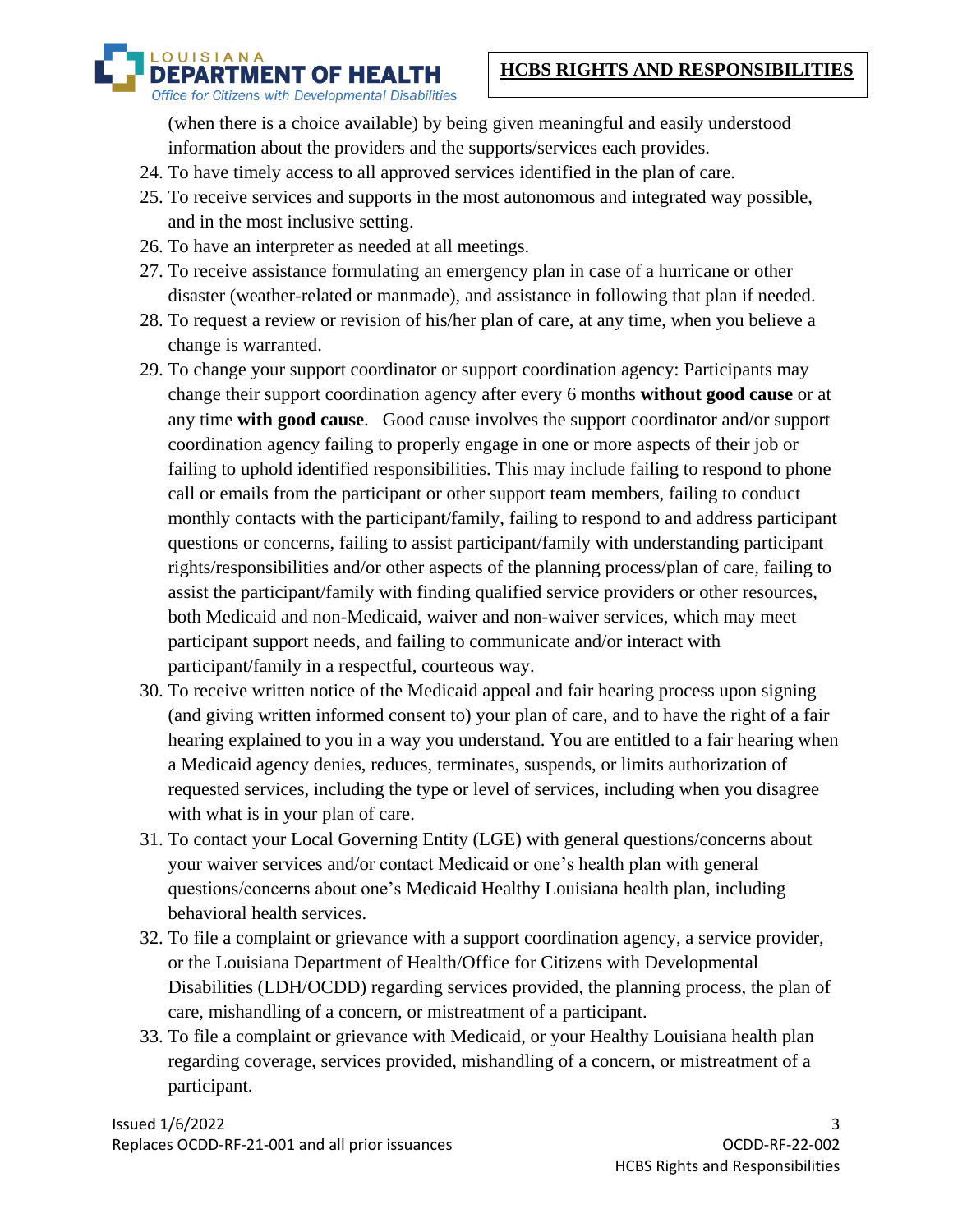**HCBS RIGHTS AND RESPONSIBILITIES**



## **INDIVIDUAL RESPONSIBILITIES**

All HCBS participants, and as applicable, their authorized representatives, legal guardians/parents, and/or supporters identified in the Supported Decision-Making Agreement also have responsibilities which they are expected to uphold. Support coordinator must assist participants with understanding their responsibilities. These include:

- 1. To actively participate and cooperate in the support planning process and make decisions on supports and services that you believe is needed.
- 2. To cooperate with your chosen service providers and with delivery of all services and supports that you will be receiving.
- 3. To obtain assessment information/documentation requested by the support coordinator or a service provider that is required for accessing the services that the participant is requesting (i.e., Bureau of Health Services Financing (BHSF) *Form 90-L Request for Level of Care Determination*, 1508 Evaluation/Update, Individual Education Plan (IEP), etc.)
- 4. To understand and agree to the risks or consequences if you chooses not to receive particular services or supports identified by the support team as important for optimal outcomes. These are to be distinguished from services which are determined to be required (via objective assessment completed by state agency or health/behavioral health care professional) for reasonable assurances of health and safety
- 5. To understand that your participation in HCBS waiver services may be compromised if the risk to your health and safety becomes detrimental, if you engages in illegal activity, or if you refuse certain services determined to be required to reasonably assure health and safety. This responsibility involves the participant understanding and agreeing to try particular risk mitigation strategies and/or other compromises in support or service strategies so that health and safety assurances may be reasonably assured.
- 6. To provide all necessary information about yourself, including identifying natural supports and/or community resources which may meet your needs. This will help the support coordinator and other team members to assist the participant in developing a plan of care and identify both waiver services and supports, and non-waiver services and supports that are needed.
- 7. To refuse to sign your plan of care, or any other paper that you do not understand or that is not complete. Participants must provide informed consent with regard to the plan of care.
- 8. To not ask service providers or support coordinators to do things in a way that are against the laws and procedures they are required to follow.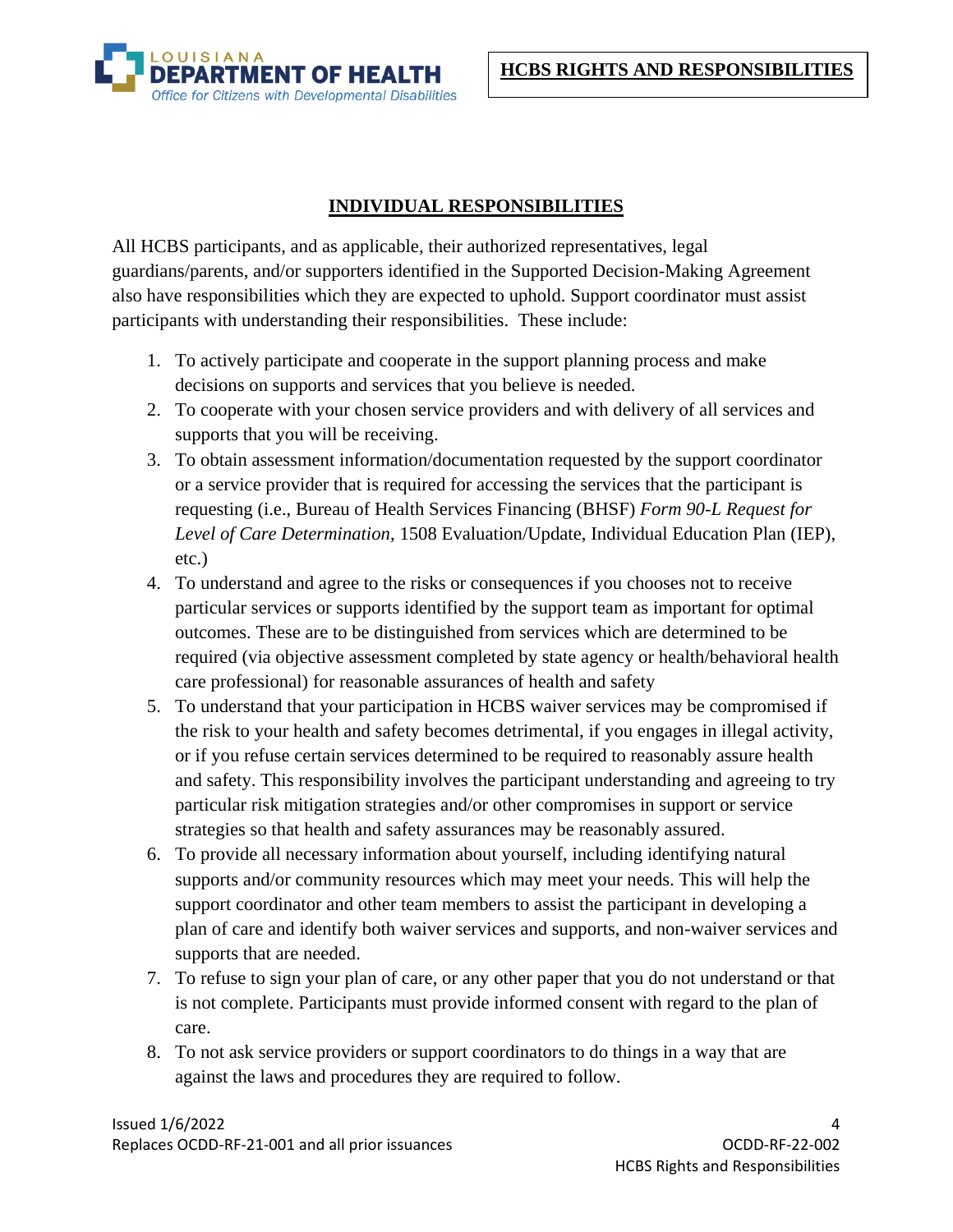OUISIANA **MENT OF HEALTH** Office for Citizens with Developmental Disabilities

- 9. To cooperate with the Local Governing Entities (LGE), as well as the support coordinator by allowing them to contact you by phone and make face-to-face visits as required.
- 10. To let the support coordinator know if there are changes in availability of natural/community supports, including access to new natural/community supports.
- 11. To immediately notify the LGE, support coordinator and/or service provider (as applicable) if your health, medications, service needs, address, phone number, alternate contact number, or financial situation changes.
- 12. To report medical visits, emergency room visits, and hospitalizations to your service provider (if applicable) and support coordinator as soon as possible after the event, but within 24 hours, to ensure continuity of care.
- 13. To understand the definition of a Critical Incident and the HCBS waiver program requirements for reporting them timely to your service provider (if applicable) and support coordinator.
- 14. To communicate changes in needs/whereabouts when evacuating your home due to an emergency (weather-related or manmade disaster), as well as after the emergency has subsided, so that the support coordinator can report your needs, and/or safety status to the Governor's Office of Emergency Preparedness.
- 15. To follow the requirements of the program, and if information is not clear, ask the support coordinator, or service providers to explain it to you.
- 16. To verify that the participant has received the waiver and medical services you are authorized for and has chosen to receive, and when applicable, to verify that the services received are consistent with what is reported by one's service provider, including the number of hours the Direct Support Worker (DSW) worked. Participants must report any discrepancies to the support coordinator.
- 17. To understand as a participant in the waiver program, if a person does not use at least one waiver service for longer than thirty (30) calendar days in the Residential Options Waiver (ROW) or the New Opportunities Waiver (NOW), their waiver case may be closed.
- 18. To follow the policies and planning expectations as outlined in the Tiered Waiver Process Guidelines.